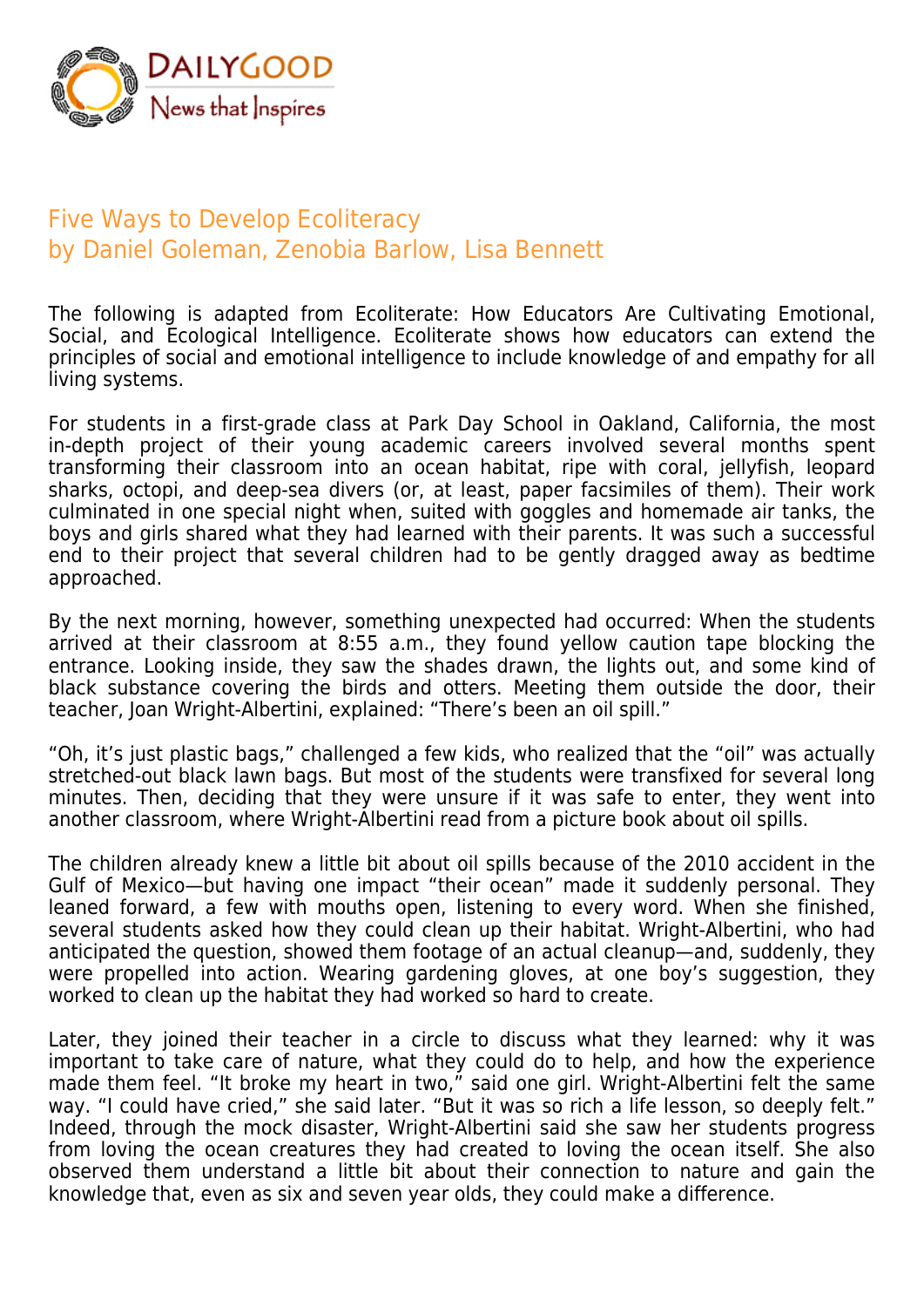It was a tender, and exquisitely planned, teachable moment that reflected what a growing number of educators have begun to identify as a deeply felt imperative: To foster learning that genuinely prepares young people for the ecological challenges presented by this entirely unprecedented time in human history.

"Ecoliterate" is our shorthand for the end goal of this kind of learning, and raising ecoliterate students requires a process that we call "socially and emotionally engaged ecoliteracy"—a process that, we believe, offers an antidote to the fear, anger, and hopelessness that can result from inaction. As we saw in Wright-Albertini's classroom, the very act of engaging in some of today's great ecological challenges—on whatever scale is possible or appropriate—develops strength, hope, and resiliency in young people.

Ecoliteracy is founded on a new integration of emotional, social, and ecological intelligence—forms of intelligence popularized by Daniel Goleman. While social and emotional intelligence extend students' abilities to see from another's perspective, empathize, and show concern, ecological intelligence applies these capacities to an understanding of natural systems and melds cognitive skills with empathy for all of life. By weaving these forms of intelligence together, ecoliteracy builds on the successes—from reduced behavioral problems to increased academic achievement—of the movement in education to foster social and emotional learning. And it cultivates the knowledge, empathy, and action required for practicing sustainable living.

To help educators foster socially and emotionally engaged ecoliteracy, we have identified the following five practices. These are, of course, not the only ways to do so. But we believe that educators who cultivate these practices offer a strong foundation for becoming ecoliterate, helping themselves and their students build healthier relationships with other people and the planet. Each can be nurtured in age-appropriate ways for students, ranging from pre-kindergarten through adulthood, and help promote the cognitive and affective abilities central to the integration of emotional, social, and ecological intelligence.

1. Develop empathy for all forms of life

At a basic level, all organisms—including humans—need food, water, space, and conditions that support dynamic equilibrium to survive. By recognizing the common needs we share with all organisms, we can begin to shift our perspective from a view of humans as separate and superior to a more authentic view of humans as members of the natural world. From that perspective, we can expand our circles of empathy to consider the quality of life of other life forms, feel genuine concern about their well-being, and act on that concern.

Most young children exhibit care and compassion toward other living beings.

This is one of several indicators that human brains are wired to feel empathy and concern for other living things. Teachers can nurture this capacity to care by creating class lessons that emphasize the important roles that plants and animals play in sustaining the web of life. Empathy also can be developed through direct contact with other living things, such as by keeping live plants and animals in the classroom; taking field trips to nature areas, zoos, botanical gardens, and animal rescue centers; and involving students in field projects such as habitat restoration.

Another way teachers can help develop empathy for other forms of life is by studying indigenous cultures. From early Australian Aboriginal culture to the Gwich'in First Nation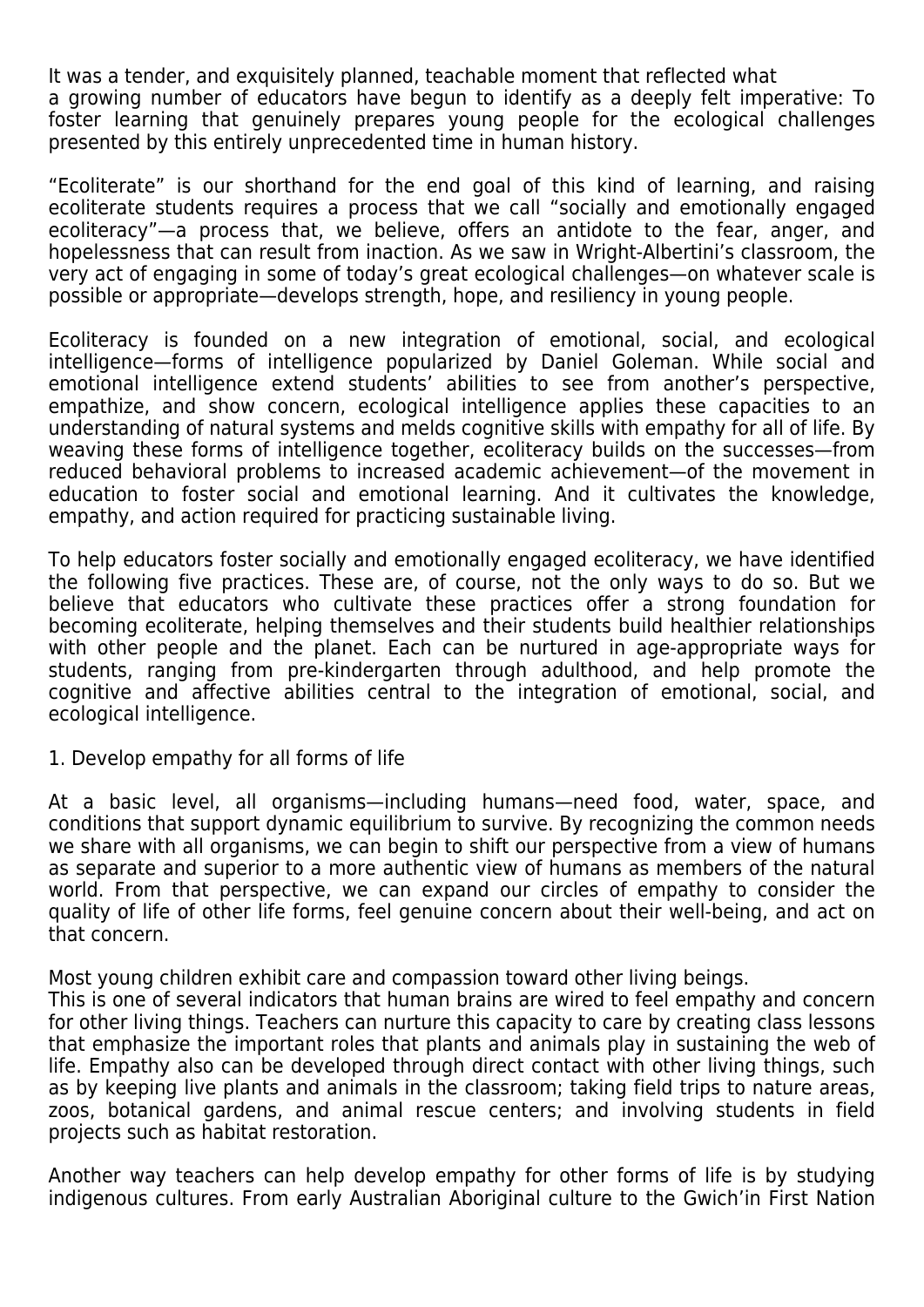in the Arctic Circle, traditional societies have viewed themselves as intimately connected to plants, animals, the land, and the cycles of life. This worldview of interdependence guides daily living and has helped these societies survive, frequently in delicate ecosystems, for thousands of years. By focusing on their relationship with their surroundings, students learn how a society lives when it values other forms of life.

## 2. Embrace sustainability as a community practice

Organisms do not survive in isolation. Instead, the web of relationships within any living community determines its collective ability to survive and thrive.

 This essay is adapted from Ecoliterate: How Educators Are Cultivating Emotional, Social, and Ecological Intelligence (Jossey-Bass), which draws on the work of the Center for Ecoliteracy.

By learning about the wondrous ways that plants, animals, and other living things are interdependent, students are inspired to consider the role of interconnectedness within their communities and see the value in strengthening those relationships by thinking and acting cooperatively.

The notion of sustainability as a community practice, however, embodies some characteristics that fall outside most schools' definitions of themselves as a "community," yet these elements are essential to building ecoliteracy. For example, by examining how their community provisions itself—from school food to energy use—students can contemplate whether their everyday practices value the common good.

Other students might follow the approach taken by a group of high school students in New Orleans known as the "Rethinkers," who gathered data about the sources of their energy and the amount they used and then surveyed their peers by asking, "How might we change the way we use energy so that we are more resilient and reduce the negative impacts on people, other living beings, and the planet?" As the Rethinkers have shown, these projects can give students the opportunity to start building a community that values diverse perspectives, the common good, a strong network of relationships, and resiliency.

## 3. Make the invisible visible

Historically—and for some cultures still in existence today—the path between a decision and its consequences was short and visible. If a homesteading family cleared their land of trees, for example, they might soon experience flooding, soil erosion, a lack of shade, and a huge decrease in biodiversity.

But the global economy has created blinders that shield many of us from experiencing the far-reaching implications of our actions. As we have increased our use of fossil fuels, for instance, it has been difficult (and remains difficult for many people) to believe that we are disrupting something on the magnitude of the Earth's climate. Although some places on the planet are beginning to see evidence of climate change, most of us experience no changes. We may notice unusual weather, but daily weather is not the same as climate disruption over time.

If we strive to develop ways of living that are more life-affirming, we must find ways to make visible the things that seem invisible.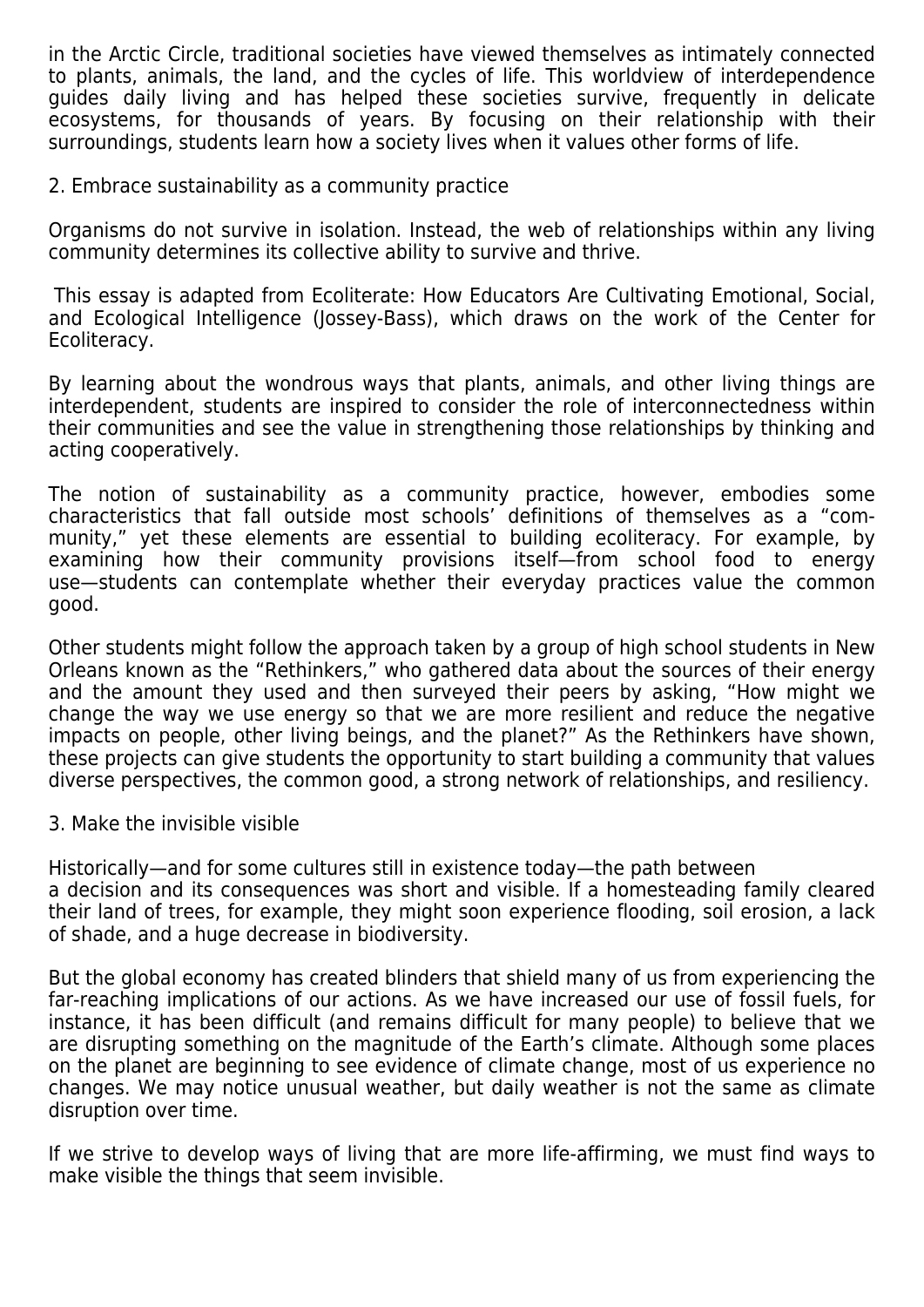Educators can help through a number of strategies. They can use phenomenal web-based tools, such as Google Earth, to enable students to "travel" virtually and view the landscape in other regions and countries. They can also introduce students to technological applications such as GoodGuide and Fooducate, which cull from a great deal of research and "package" it in easy-to-understand formats that reveal the impact of certain household products on our health, the environment, and social justice. Through social networking websites, students can also communicate directly with citizens of distant areas and learn firsthand what the others are experiencing that is invisible to most students. Finally, in some cases, teachers can organize field trips to directly observe places that have been quietly devastated as part of the system that provides most of us with energy.

## 4. Anticipate unintended consequences

Many of the environmental crises that we face today are the unintended consequences of human behavior. For example, we have experienced many unintended but grave consequences of developing the technological ability to access, produce, and use fossil fuels. These new technological capacities have been largely viewed as progress for our society. Only recently has the public become aware of the downsides of our dependency on fossil fuels, such as pollution, suburban sprawl, international conflicts, and climate change.

Teachers can teach students a couple of noteworthy strategies for anticipating unintended consequences. One strategy—the precautionary principle—can be boiled down to this basic message: When an activity threatens to have a damaging impact on the environment or human health, precautionary actions should be taken regardless

of whether a cause-and-effect relationship has been scientifically confirmed. Historically, to impose restrictions on new products, technologies, or practices, the people concerned about possible negative impacts were expected to prove scientifically that harm would result from them. By contrast, the precautionary principle (which is now in effect in many countries and in some places in the United States) places the burden of proof on the producers to demonstrate harmlessness and accept responsibility should harm occur.

Another strategy is to shift from analyzing a problem by reducing it to its isolated components, to adopting a systems thinking perspective that examines the connections and relationships among

the various components of the problem. Students who can apply systems thinking are usually better at predicting possible consequences of a seemingly small change to one part of the system that can potentially affect the entire system. One easy method for looking at a problem systemically is by mapping it and all of its components and interconnections. It is then easier to grasp the complexity of our decisions and foresee possible implications.

Finally, no matter how adept we are at applying the precautionary principle

and systems thinking, we will still encounter unanticipated consequences of our actions. Building resiliency—for example, by moving away from mono-crop agriculture or by creating local, less centralized food systems or energy networks—is another important strategy for survival in these circumstances. We can turn

to nature and find that the capacity of natural communities to rebound from unintended consequences is vital to survival.

5. Understand how nature sustains life